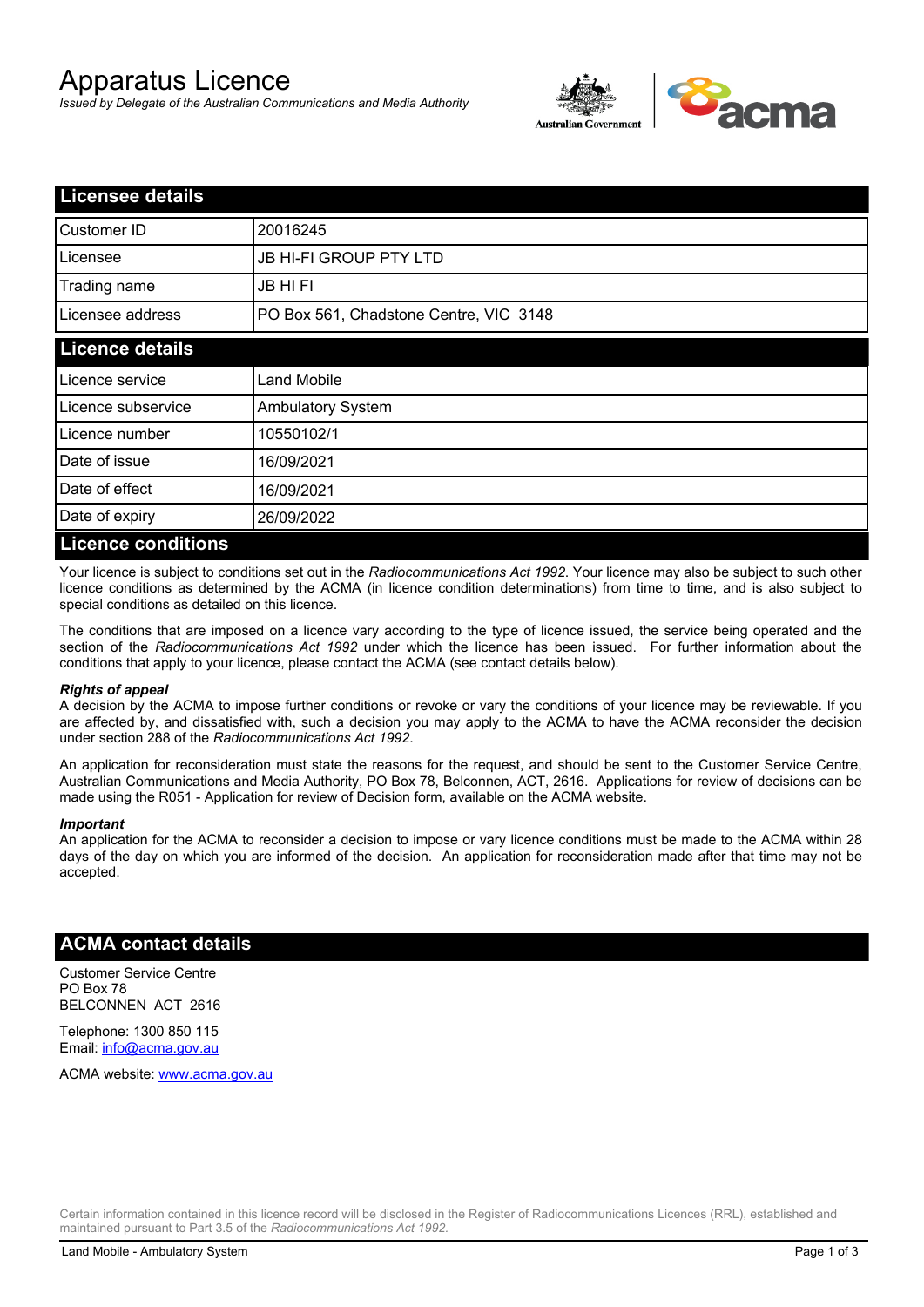# **Advisory Notes applying to licence no.: 10550102/1**

Conditions applicable to the operation of Ambulatory System station(s) authorised under this licence can be found in the Radiocommunications Licence Conditions (Apparatus Licence) Determination and the Radiocommunications Licence Conditions (Land Mobile Licence) Determination. Copies of these determinations are available from the ACMA and from the ACMA home page (www.acma.gov.au).